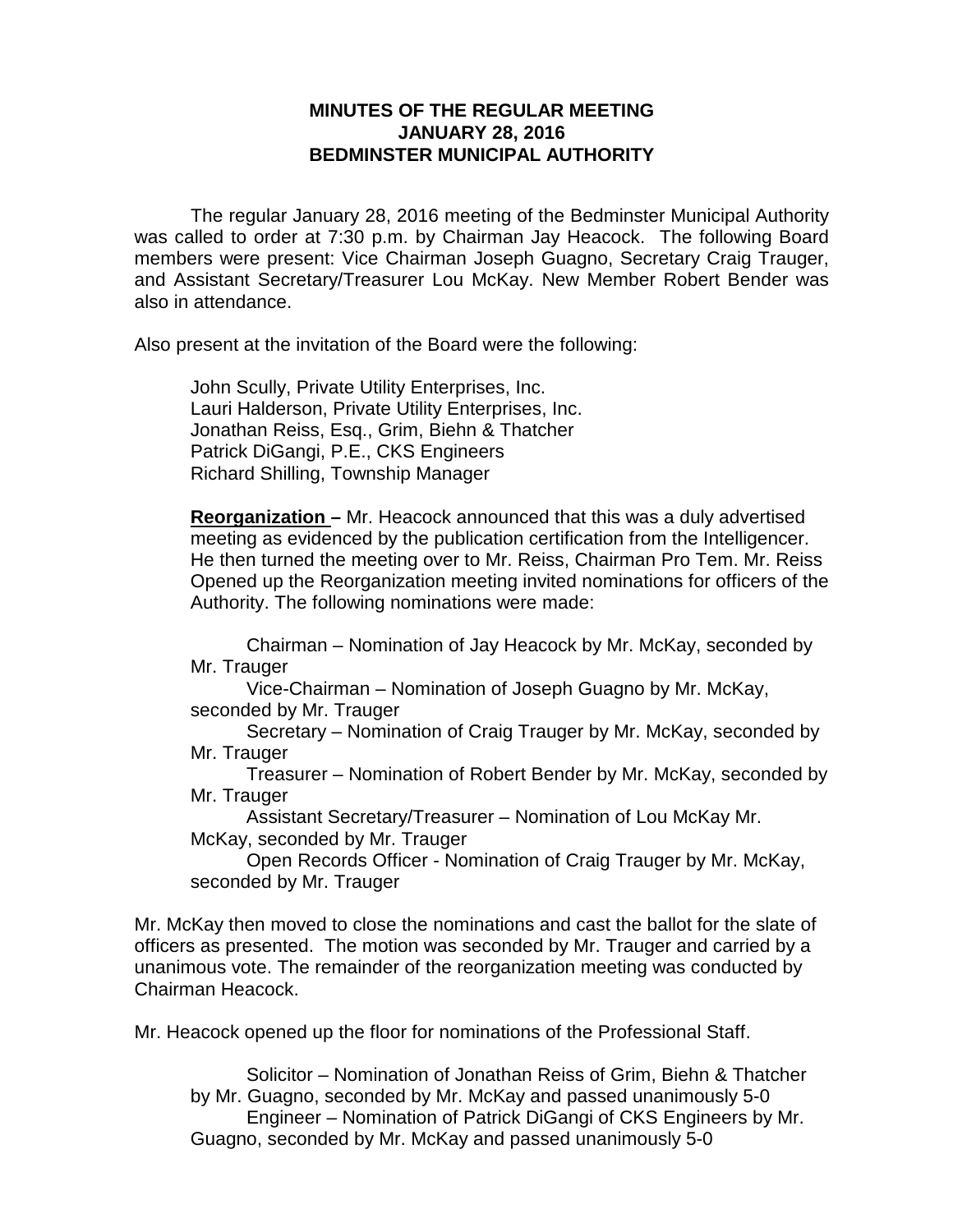Certified Public Accountant – Auditor – Nomination of Cathy Seiler of Brinker Simpson LLC by Mr. Guagno, seconded by Mr. McKay and passed unanimously 5-0

Operations/Administrative Consultant – Nomination of Private Utility Enterprises, Inc. by Mr. Guagno, seconded by Mr. McKay and passed unanimously 5-0

Mr. Guagno then moved to close the Reorganization Meeting. The motion was seconded by Mr. Trauger and carried by a 5-0 aye vote.

### **MINUTES**

Upon motion of Mr. Truager, seconded by Mr. Guagno, the Board approved the minutes of the December 10, 2015 board meeting 4-0-1. Mr. Bender abstained from the vote.

#### **PUBLIC COMMENT**

- A. Confirmed Appointments None
- B. From the Floor There was no public comment.

## **FINANCIAL REPORT**

The Authority Administrator referred the Board to the reports contained in the meeting packet. Ms. Halderson noted that the 2015 Audit is in process and the year-end financial reports will be modified after meeting with the auditor.

### **TREASURER'S REPORT**

Ms. Halderson read the Treasurer's Report, dated January 21, 2016. A motion was made by Mr. Guagno, seconded by Mr. Trauger to approve the Treasurer's Report in the amount of \$61,064.44 (Pennland Farms - \$21,309.94, Estates at Deep Run Creek \$9,022.92). The motion passed with a 5-0 vote.

### **SOLICITOR'S REPORT**

### **Authority Business**

Mr. Reiss referred the Board to his written report. The Authority Solicitor presented the following Resolution for the Board's consideration:

Resolution 2016-01 – Identity Theft **-** Upon motion of Mr. McKay, seconded by Mr. Trauger, the Board approved Resolution 2015-01 by a 5-0 vote.

### **Developments** –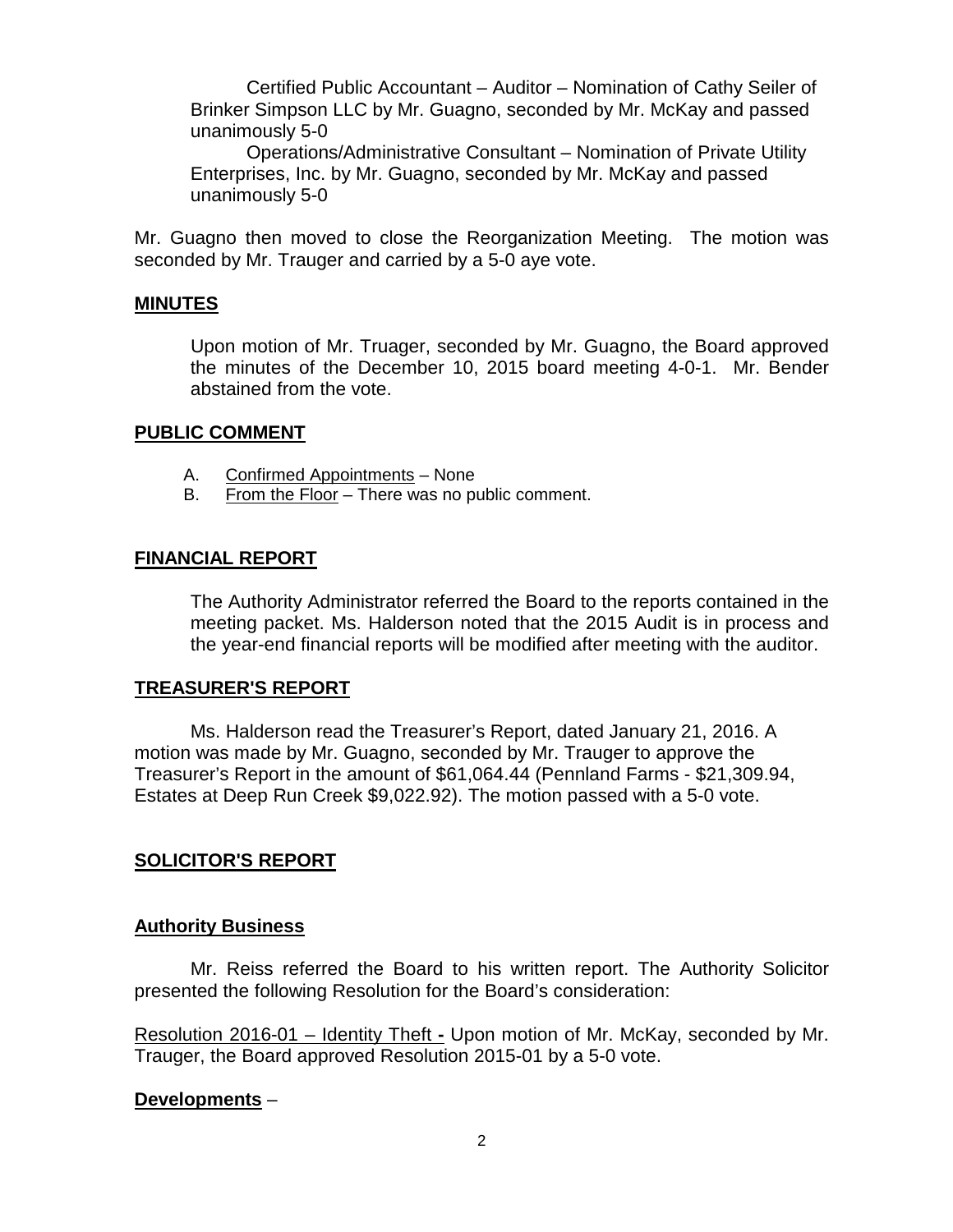Weiss Market - Upon motion of Mr. Trauger, seconded by Mr. Guagno, the Board approved the execution of the Water and Sewer Service Agreement between the Authority and Weiss Market and authorized the Chairman to sign the agreement on behalf of the Authority. 5-0.

Cliffside Manor Phase 2 - Upon motion of Mr. Guagno, seconded by Mr. Bender, the Board approved the execution of the Water and Sewer Service Agreement between the Authority and THP Properties and authorized the Chairman to sign the agreement on behalf of the Authority. 5-0.

## **ENGINEER'S REPORT**

### **Authority Projects**

The Authority's Engineer generally reviewed the projects within the written engineering report with the Board.

P3 Antenna Review- Mr. DiGangi generally reviewed the P3 Antenna project. Mr. DiGangi noted that there is an easement located at Elephant Road that will need to be updated on the plans.

#### **Developments**

Mr. DiGangi briefly reviewed his written report with the Board.

Stonebridge Sewer Main Replacement/ I&I Sewer Project – Mr. DiGangi updated the Board on the I&I Project. A project schedule has been established. The project has been advertised and placed on PennBid for Bidding. Bids are to be opened on February 16, 2016 for the Board to consider award at the February 25, 2016 meeting.

Homeowners that are required to replace laterals will be responsible for the cost of the replacement. The Board discussed potential payment options for these homeowners.

**Operations Report –** Mr. Scully noted that there was a PLC failure at Elephant road. Paone Electric bypassed the input card until a new card was installed. Paone Electric is getting pricing to upgrade the PLC.

Due to rain, Mr. Scully noted high flows on December 29, 2015 at Elephant Road. The plant was manually operated most of the day.

There was one residential frozen meter was reported and replaced at the owner's expense. Mr. Shilling advised the Board that the homeowner was unhappy about the cost of the meter.